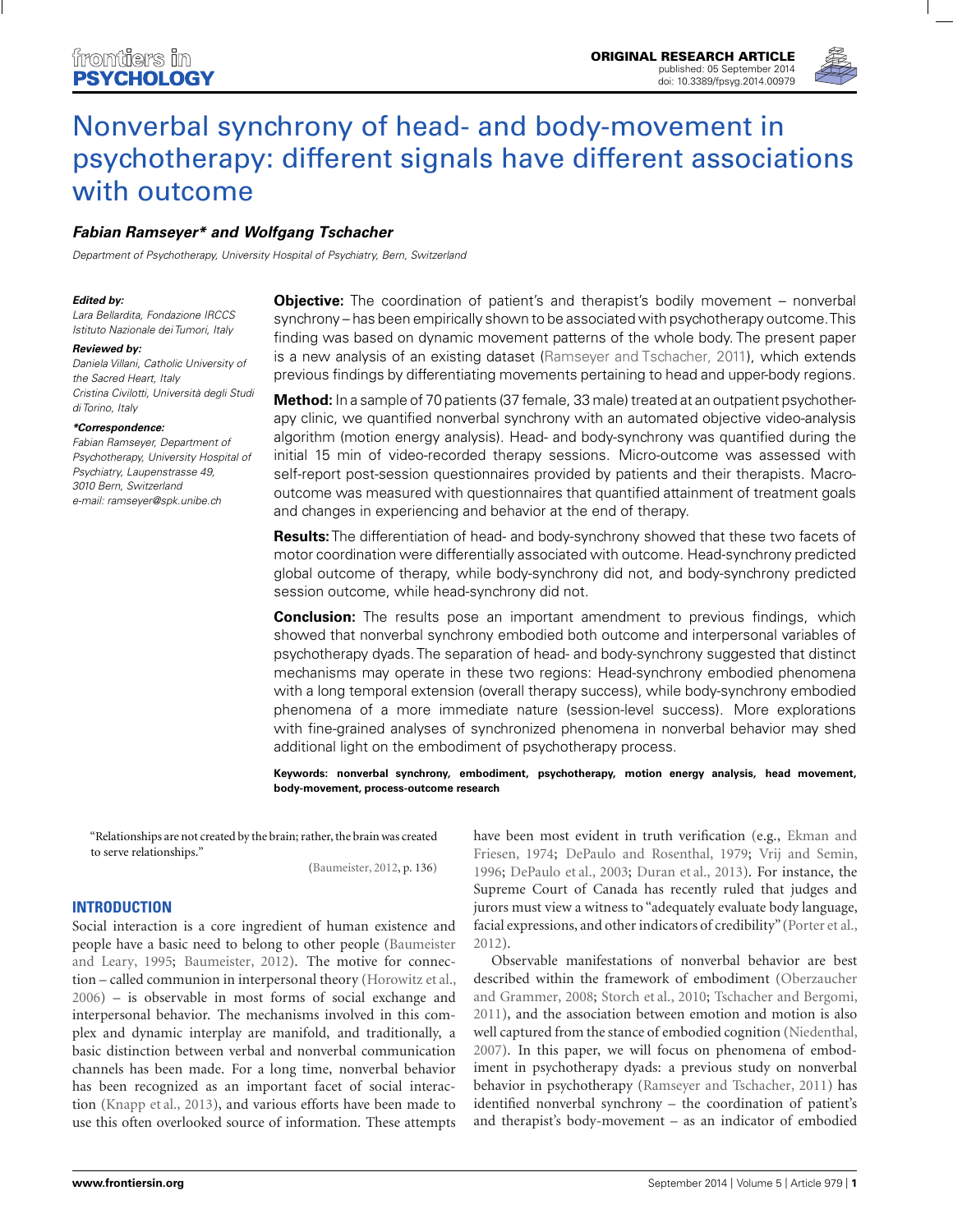processes in the therapy dyad. Here, we aim to extend this finding by looking more closely at different regions of the body and how their coordination may relate to indices of success in therapy. We assume that the differentiation between body regions will provide additional insight into the dynamics of nonverbal exchange.

Traditionally, research in the domain of nonverbal communication has strongly focused on signals transmitted by the face [\(de Gelder](#page-6-0), [2009](#page-6-0)). The human nervous system has specialized subsystems that are fine-tuned for such signals: certain regions of the brain are involved when analyzing facial features for the pur[pose of, e.g., face recognition \(fusiform gyrus:](#page-7-0) Kanwisher et al., [1997](#page-7-0)), or decoding of emotional signals in facial displays (amygdala: [Morris et al., 1998](#page-7-0)). Similarly, however, selective cortical areas for visual processing of the human body have been identified (extrastriate body area: [Downing et al., 2001;](#page-6-0) [Koningsbruggen et al.](#page-7-0), [2013\)](#page-7-0). Recent neurophysiological evidence implies that face and body perception may rely on different neu-rocortical systems [\(Meeren et al., 2013;](#page-7-0) [Van den Stock et al.](#page-8-0), [2014](#page-8-0)). The larger part of these processes occur outside conscious awareness [\(Whalen et al.](#page-8-0), [1998](#page-8-0)) both for the encoding as well as the decoding of actions (e.g., micro-expressions: Matsumoto and Willingham, [2006\)](#page-7-0). There is a consensus in the popular literature on "body language" that body parts farther away from the head (e.g., a person's legs and feet) are progressively less under conscious control (e.g., [Pease and Pease](#page-7-0), [2006;](#page-7-0) [Reiman](#page-8-0), [2007](#page-8-0); [Goman,](#page-7-0) [2008\)](#page-7-0), and would therefore betray a person's "hidden intentions." Yet such assertions – to our knowledge – have never been tested empirically.

Generally, nonverbal communication uses dynamical information, not only static features. Therefore, movement dynamics is a core facet in the nonverbal domain. For example, the accuracy of detecting facial emotion in movies (i.e., with visible movements of the face) is significantly higher than in still photographs [\(Brick et al.](#page-6-0), [2009\)](#page-6-0). Accordingly, body motion detection and in[terpretation are crucial for social perception \(](#page-7-0)Grèzes and de Gelder, [2009](#page-7-0)). Thus, the whole body (not just the face) may be viewed as the essential "signaling device" in emotional processing [\(de Gelder, 2006](#page-6-0)), and such signals are prime sources of social information.

From an evolutionary point of view [\(Boone and Buck, 2003](#page-6-0)), it is vitally important to accurately navigate in social surroundings, because "the basic discrimination of friend and foe likely was one of the earli[est](#page-8-0) [interpersonal](#page-8-0) [judgments](#page-8-0) [to](#page-8-0) [evolve"](#page-8-0) [\(](#page-8-0)Williams and Mattingley, [2006\)](#page-8-0). This implies that apart from the accurate detection and decoding of nonverbal information, relevant implications for the interpersonal consequences of an encounter should also be registered and incorporated into the behavioral and emotional responses of an individual. The association between emotional experience and nonverbal behavior is tightly linked (e.g., [Niedenthal et al.](#page-7-0), [2010](#page-7-0); [Lausberg and Kryger](#page-7-0)[,](#page-6-0) [2011](#page-7-0)[;](#page-6-0) Dael et al., [2012\)](#page-6-0). [Grahe and Bernieri](#page-7-0) [\(1999](#page-7-0), p. 265) stated that "rapport is primarily a physically manifested construct; it is a construct that is visible at the surface and readily apparent. (...) In other words, rapport simply may be visible." In neurobiological terms, sensorimotor loops and the mirror-neuron system are able to transform the primary perception of a partner's acts into an interpretation of the partner's emotions and intentions. Most of these processes occur very fast and outside of conscious awareness [\(Tamietto and de Gelder, 2010](#page-8-0)). This is also true for the domain of gross body-movement and locomotion detection [\(Blake and Shiffrar, 2007](#page-6-0)). The specificity of movement detection is evident early in life [\(Baldwin et al.](#page-6-0), [2001](#page-6-0)) and it is highly relevant for any kind of human social interaction [\(Burgoon](#page-6-0), [1994](#page-6-0)). Findings from patients suffering from autism spectrum disorders highlight the social consequences of inaccurate, delayed, or missing nonverbal processing [\(Klin et al.,](#page-7-0) [2009](#page-7-0)).

Research on the core ingredients of psychotherapy has pointed to a significant role of the therapeutic alliance: the relationship quality between therapist and patient is one of the best empirically supported predictors of therapy outcome [\(Horvath et al.](#page-7-0), [2011;](#page-7-0) [Flückiger et al., 2012\)](#page-6-0). The alliance is considered to have several components such as mutual sympathy, pursuing shared goals, and the overcoming of resistance to change. Psychotherapists in practice always regard their own and their patients' nonverbal behavior [\(Hall et al.](#page-7-0), [1995](#page-7-0)). Recently, however, this topic has almost disappeared from view in psychotherapy research, as evidenced by the lack of references to nonverbal behavior in the latest edition of the Handbook of Psychotherapy and Behavior Change [\(Lambert, 2013](#page-7-0)). At the same time, various new approaches for the analysis of nonverbal behavior have appeared in social and clinical psychology [\(Frey and von Cranach](#page-7-0), [1973;](#page-7-0) [Bänninger-Huber](#page-6-0), [1992;](#page-6-0) [Altorfer et al.](#page-6-0), [2000;](#page-6-0) [Boker and Rotondo,](#page-6-0) [2002](#page-6-0); [Grammer et al., 2003;](#page-7-0) [Brick and Boker, 2011;](#page-6-0) [Lavelle et al.,](#page-7-0) [2012](#page-7-0)). Work on mimicry/imitation focused mainly on directly observable and quantifiable (body) movement behaviors (e.g.,foot shaking, face rubbing). Recent, highly sophisticated research has addressed head movement dynamics [\(Boker et al.](#page-6-0), [2009\)](#page-6-0), showing that the dynamics was the relevant factor that influenced behavior in participants (Boker et al., 2011). This is also found in research on man-machine interfaces: avatars that mimic the head movements of an interaction partner are evaluated more favorably than avatars that [do not display such imitative head movements \(](#page-6-0)Bailenson et al., [2004](#page-6-0), [2008;](#page-6-0) [Reidsma et al.](#page-8-0), [2010\)](#page-8-0). Along a similar line, body sway has been shown to become entrained in everyday face-to-face communication [\(Higo et al., 2012](#page-7-0)).

Thus, such advances in different fields suggest that disentangling of different body-movement regions may be a next step for research on nonverbal communication in the context of psychotherapy [\(Henry et al., 2012\)](#page-7-0). We will base these new analyses on a database that was established by a previous study of psychotherapy dyads [\(Ramseyer and Tschacher, 2011\)](#page-8-0). In the present article we will be focusing on nonverbal signals transmitted by the face (head movement) in contrast to nonverbal signals transmitted by the body (movement of the upper torso and hands) and how these signals relate to measures of success in psychotherapy. Our approach is mainly descriptive and exploratory – we report the extent of movement in the different body regions and the coordination (i.e., the nonverbal synchrony) of patients and therapists based on movement in these regions. Our expectation was that the nonverbal variables would differ in their associations with therapy outcome measures.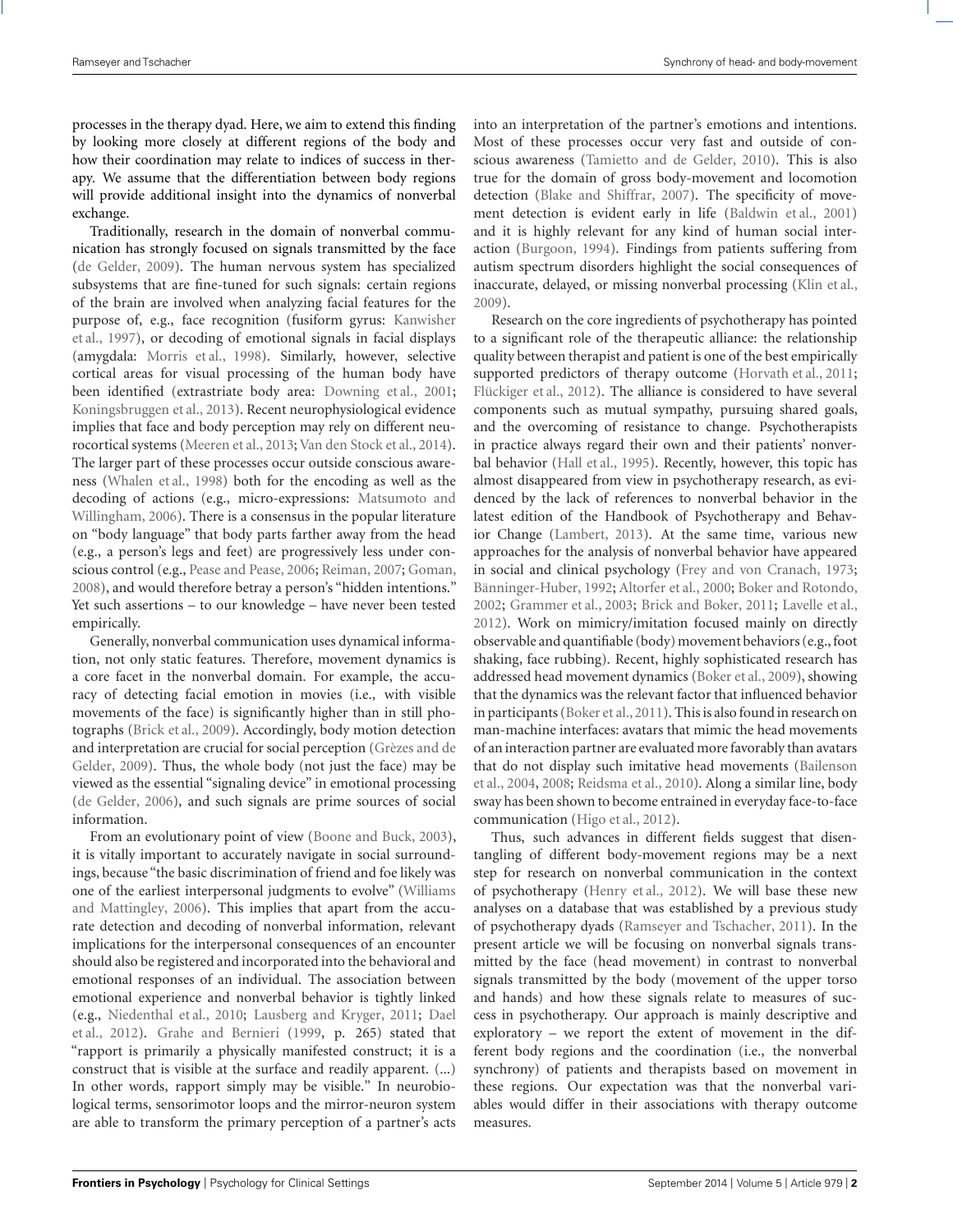### **MATERIALS AND METHODS SAMPLE**

The present dataset is a subsample of previously published data [\(Ramseyer and Tschacher, 2011\)](#page-8-0), which consisted of psychotherapy sessions that were randomly drawn from the entire video-recorded data (*N* > 5000 recordings) of the outpatient center of the University of Bern, Switzerland. We randomly selected one single session of each dyad of the previous sample. This resulted in a total of  $N = 70$  sessions of psychotherapy from 37 female and 33 male same-sex dyads (mean age 36.5 years,  $SD = 10.2$ , all white Caucasian European ethnicity). The sample contained 33 sessions from the initial phase and 37 sessions from the final phase of the respective patient's therapy. Patients belonged to the following main diagnostic groups: 34% anxiety disorders, 29% affective disorders, 37% other diagnoses (11.4% adjustment disorders, 8.6% personality disorders, 17% other disorders). Comorbidity was predominantly found in anxiety disorders (58% comorbid patients) and affective disorders (24%). These percentages are closely representative of the complete database of the outpatient center of  $N = 838$  cases, where 35.1% of patients were diagnosed with anxiety disorders, 24.8% affective disorders, 10.5% adjustment disorder, 4.3% eating disorders, and 15% with no axis-1 disorder. All clinical diagnoses were assessed before initiation of therapy using the Structured Clinical Interview (SCID; [Wittchen et al.](#page-8-0), [1997\)](#page-8-0) for the *Diagnostic and Statistical Manual of Me[ntal](#page-6-0) [Disorders](#page-6-0)* [DSM-IV; American Psychiatric Association (APA), [1994](#page-6-0)].

Mean psychotherapy duration per patient of the present sample was 38.1 sessions (SD = 22.1, range 8–126). Recording of therapy sessions was part of routinely ongoing research activity and quality assurance. Sessions were generally conducted once a week, each lasting 50 min on average. Patients and therapists sat in comfortable chairs facing each other with an angle of ∼110◦ at a distance of 1.5–2.5 m. Administration of psychotherapy and recording of sessions was independent of the research reported here, and took place before the formulation of research hypotheses, from 1998 to 2004. At the time of recording, patients and therapists were informed about further scientific use of their data and gave informed consent according to Swiss ethical regulation policies. For reasons of comparability and standardization, we analyzed only sessions from same-sex dyads, as was done in the previous analysis [\(Ramseyer and Tschacher, 2011](#page-8-0)). The limitation to same-sex dyads was based on research showing that mixed-gender dyads displayed lower nonverbal synchrony [\(Grammer et al., 1998\)](#page-7-0). Only the first 15 min of any therapy session were chosen for our study. This limitation was put in place because we regarded only interaction sequences where dyads remained seated throughout, i.e., 15 min segments of psychotherapy where patients and therapists exclusively engaged in speaking/listening activity. Instances of, e.g., use of a flip chart or similar device, which implied leaving one's chair, were excluded from analyses.

# **MOTION ENERGY ANALYSIS**

Motion energy analysis (MEA; [Ramseyer](#page-7-0), [2014](#page-7-0)) is a theoryfree, objective, and fully automated computer program designed to quantify movement behavior in digital video recordings. Motion energy is defined as differences in gray-scale pixels between consecutive video-frames (frame-differencing: [Grammer et al.](#page-7-0), [1997](#page-7-0), [1999;](#page-7-0) [Ramseyer and Tschacher](#page-8-0), [2006;](#page-8-0) [Nagaoka and Komori, 2008](#page-7-0); [Altmann, 2011;](#page-6-0) [Paxton and Dale,](#page-7-0) [2013](#page-7-0)). Detection of frame-by-frame change allows an objective quantification of movement occurring in spatially pre-defined regions of interest (ROI's; see **[Figure 1C](#page-3-0)**). MEA thus generates time-series of raw pixel-change within a ROI that were filtered and corrected prior to further analyses (see **[Figure 1D](#page-3-0)**). Details o[f the processing of raw signals are described in](#page-7-0) Grammer et al. [\(1999](#page-7-0)), further information on MEA is provided in [Ramseyer and Tschacher](#page-8-0) [\(2011\)](#page-8-0) and may be accessed online [\(www.psync.ch\)](http://www.psync.ch).

# **NONVERBAL SYNCHRONY**

Nonverbal synchrony was conceived as a dynamic quality capturing movement characteristics irrespective of the type of posture displayed in a ROI. Nonverbal synchrony thereby constitutes an objective quantification of the *dynamic* movement characteristics displayed by patient and therapist.

To compute synchrony, the time-series of motion energy (**[Figure 1D](#page-3-0)**) were cross-correlated [\(Boker et al.](#page-6-0), [2002](#page-6-0); Derrick and Thomas, [2004\)](#page-6-0) in window segments of 1 min duration, thus taking into consideration the non-stationarity of movement behaviors. Movements were cross-correlated with time-lags up to  $\pm$ 5 s, in order to allow for exactly simultaneous synchronization (lag of 0 s) and delayed synchronization (lags up to  $\pm$ 5 s). Absolute values of cross-correlation were aggregated over the entire interval of 15 min in each session.

# **DIFFERENTIATION OF REGIONS OF INTEREST**

Separate regions for head movement and upper-body movement were chosen (see **[Figure 1](#page-3-0)**). Previous work in the psychotherapy setting indicated differences between head movement and body-movement [\(Fretz](#page-6-0), [1966](#page-6-0)), which was confirmed in a m[ore recent study with schizophrenia patients \(](#page-7-0)Kupper et al., [2010\)](#page-7-0). Two ROIs were defined per participant: the head region covered the head including the neck and thus contains all head and neck movements; the body region covered the upper-body from the chair's seating-base upward and the arms. Both ROIs are shown in **[Figure 1C](#page-3-0)**. Boundaries of ROIs were defined such that a zone of non-contact resulted between head and body. This was done in order to minimize possible region-crossings, i.e., movement from one region being erroneously registered in the other region. The most frequent example of region-crossing is self-touch of the facial region by a hand. Spontaneous facial self-touch occurs frequently [\(Nicas and Best, 2008](#page-7-0)), and was found to serve emotion-regulative purposes [\(Grunwald et al., 2014](#page-7-0)), and to enta[il notable effects on social impression formation \(](#page-7-0)Harrigan et al., [1987](#page-7-0)). In the present analysis, we were not specifically interested in self-touch to the facial region, but in overall movement of head- and body-regions. We addressed this possible confounding aspect by simply regarding facial-touch as an instance of head-movement. This simplification/generalization may be considered conservative, because it attenuates the differentiation between head- and body-movement. At the level of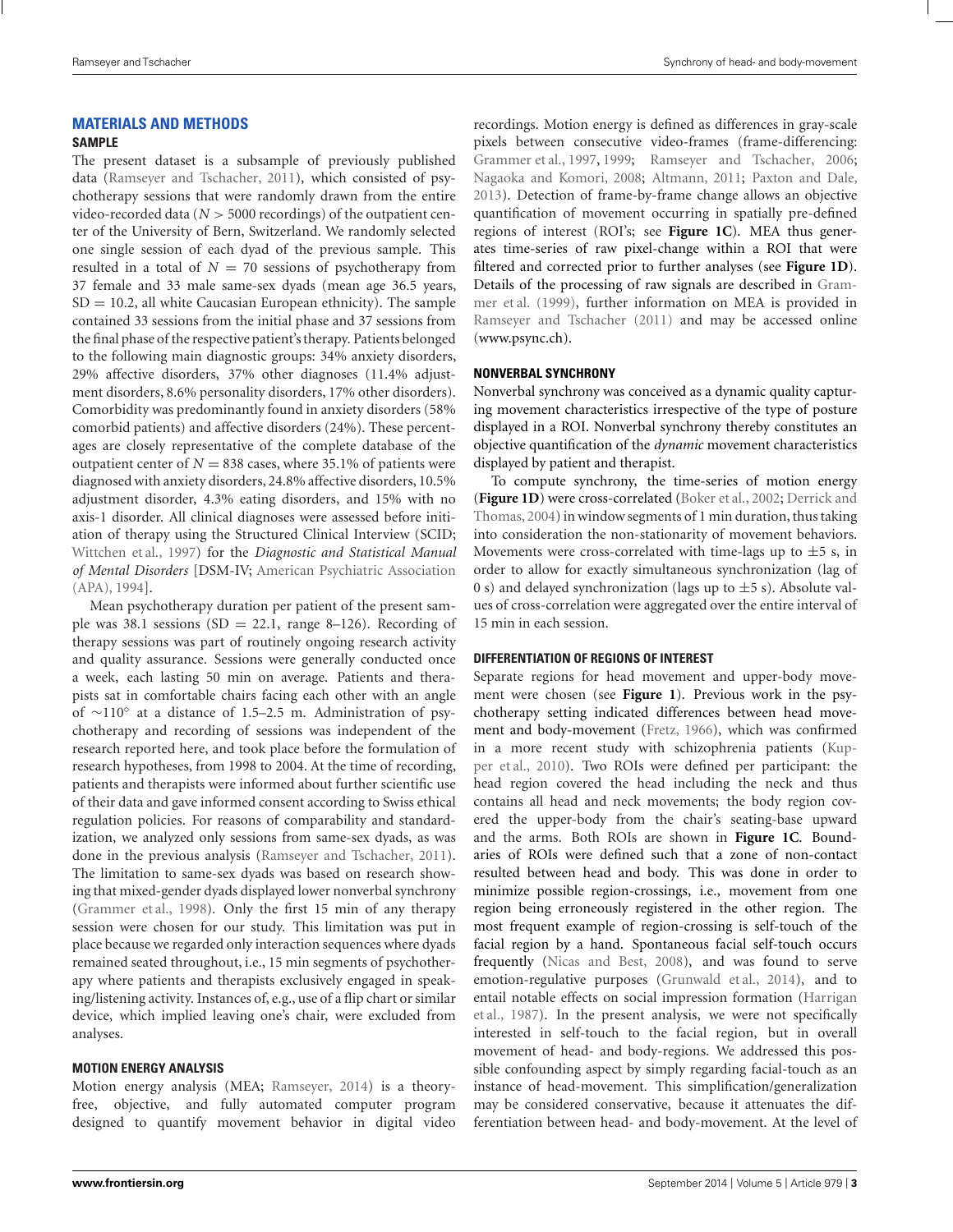<span id="page-3-0"></span>

statistical testing, we evaluated all synchrony-outcome associations either with or without partialling out the effect of the other region.

# **SYNCHRONY VERSUS PSEUDOSYNCHRONY**

A final step in quantifying nonverbal synchrony is to rule out that the detected movement synchrony may be spurious. We therefore corrected for random contingencies between the two movement streams of patient and therapist. In early research on interactional sync[hrony, a debate addressed the genuineness of](#page-6-0) Condon and Ogston's [\(1966](#page-6-0)) [findings](#page-7-0) [\(McDowall, 1978;](#page-7-0) Gatewood and Rosenwein, [1981](#page-7-0)). We acknowledge this critical consideration of synchrony findings by implementing a statistical mechanism that prevents false–positive detection of synchrony in psychotherapy sessions. To accomplish this, for each therapy session, we generated  $N = 100$  surrogate datasets by shuffling the genuine data. In order to not destroy the microstructure of movement bursts, we shuffled each time-series windows-wise: the original structure inside one window remains intact, but due to shuffling of a window's position, it is paired with another window from a different time in the therapy. For example, the motion energy values of the therapist's behavior from the first minute may be aligned with the patient's movements from the ninth minute of the same session. The significance of observed movement synchrony in comparison with chance levels of synchrony is then determined by how much the genuine cross-correlation coefficients departed from the mean shuffled coefficients [\(Ramseyer and Tschacher,](#page-8-0) [2010](#page-8-0)).

# **MEASURES OF PSYCHOTHERAPY OUTCOME**

Two types of outcome measures were used in this study. They captured change from different time-perspectives, which allowed both the quantification of session-level change – called micro-outcome – as well as overall therapy outcome – called macro-outcome [\(Ramseyer et al.](#page-8-0), [2014](#page-8-0)). The differentiation into micro- and macro-outcomes is not to be confounded with the level of e[valuation used in, e.g., psychiatric assessments \(](#page-8-0)Tomba and Bech, [2012\)](#page-8-0), where the initial clinical judgment is called "macro-analysis" and a detailed analysis of symptoms is labeled "micro-analysis." The distinguishing feature of the outcome measures employed in the present study thus lies in their temporal extension: some events in the therapy process may extend to outcome at the session level, whereas other events may have an impact on the outcome of the whole treatment. Therefore, different temporal dynamics are captured by micro- and macro-outcome.

# **MICRO-OUTCOME**

Post-session questionnaires were administered after the termination of each single therapy session as part of routine assessments. Patient (BPSR-P) and therapist (BPSR-T) versions of the *Bern Post-Session Report* [\(Flückiger et al.](#page-6-0), [2010](#page-6-0)) are self-report measures comprised of 22 (BPSR-P) and 27 (BPSR-T) items loading on five factors that were determined in previous factor analyses [\(Tschacher et al., 2007](#page-8-0)). Two factors captured the patient's view of core properties of therapy process: patient's alliance (exemplary item, "My therapist and I get along well") and patient's self-efficacy ("I feel more capable of solving my problems"). Other factors reflected the therapist's perspective on alliance (therapist's alliance: "Today, I felt comfortable with the patient") and on the interventions implemented by the therapist; the interventions factors were not considered in the present analysis. Internal consistency of BPSR scales ranged from 0.74 to 0.88 as reported by [Flückiger et al.](#page-6-0) [\(2010](#page-6-0)). As an extension for the present analyses in this sample, we constructed an additional factor based on three BPSR-T items that captured the therapist's assessment of a patient's resistance ("I find this to be an interactionally difficult patient"; "Did the patient show signs of being observant and reactive?"; "Did you notice patient's resistance during conversation?"; Cronbach alpha  $= 0.82$ ). These three items are part of the nine-item therapist alliance rating. We decided to also focus on this facet of problematic/oppositional behavior in the therapeutic relationship because we were interested in its association to head- and body-synchrony.

# **MACRO-OUTCOME**

The overall success of therapies was estimated with direct measures of success: patient self-report questionnaires assessing the amount of change caused by psychotherapy were applied once, at termination of a therapy course. In addition to these direct (retrospective) measures of success, further self-report questionnaires administered before and after therapy had been used. Here we report only direct measures of success as indicators of the macrooutcome of treatment [\(Michalak et al.](#page-7-0),[2003;](#page-7-0) [Flückiger et al.,2007](#page-6-0)).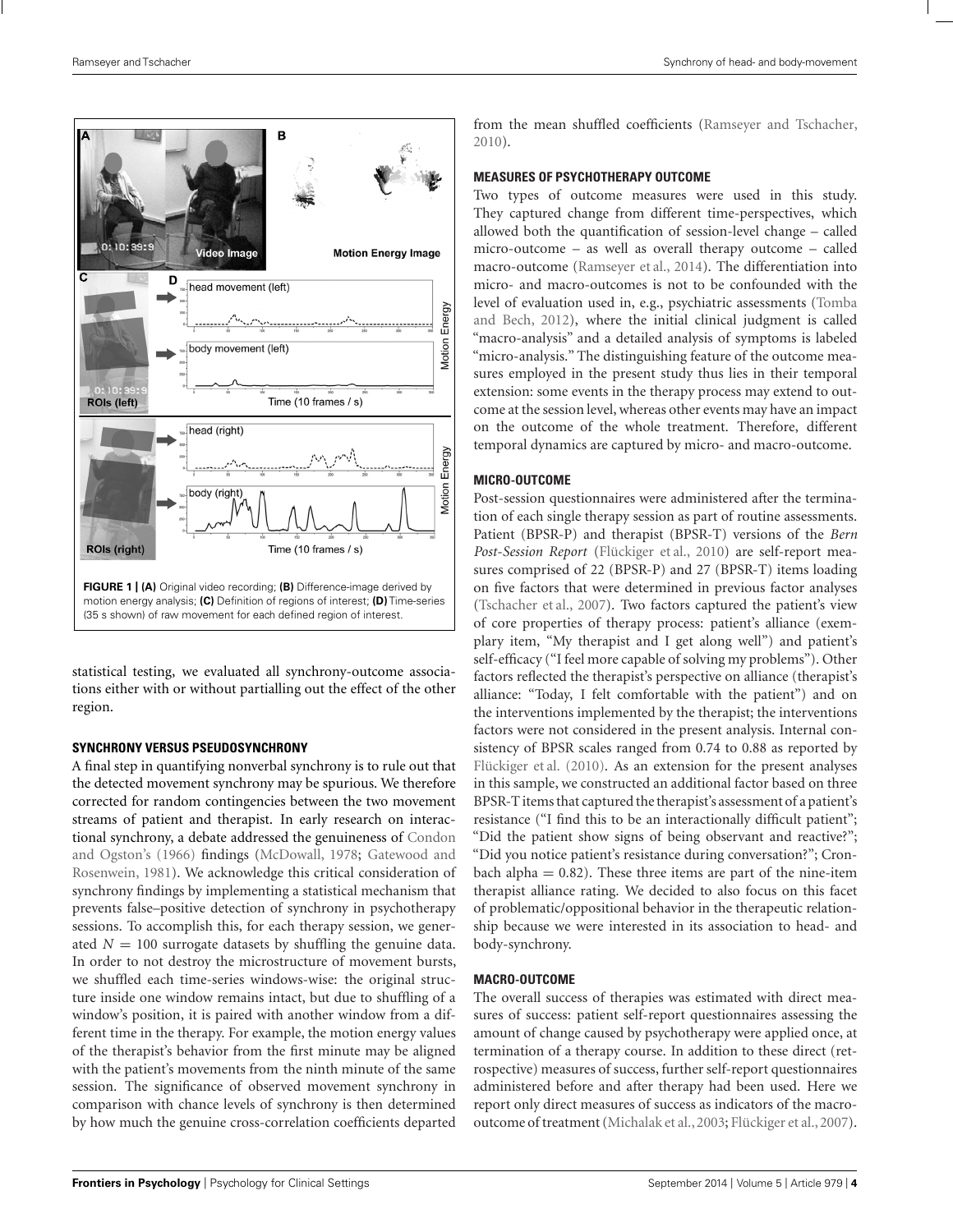Indirect pre-to-post outcome measures yielded lower associations with both head- and body-synchrony.

### *Goal attainment scaling*

Goal attainment scaling [\(Cardillo and Smith, 1994\)](#page-6-0) assesses to what extent the individual treatment goals explicitly defined at the beginning of therapies were reached. Assessments were performed by patients at the end of therapies. 7-point Likert scales are used, on which higher scores indicate greater goal attainment. The scores used here range from deterioration (−2: most unfavorable outcome thought likely) to no change (0: less than expected success with treatment) to various levels of improvement (4: best anticipated success with treatment). [Cardillo and Smith](#page-6-0) [\(1994](#page-6-0)) reported inter-rater reliabilities of 0.87 and 0.71 for independent judges of GAS.

### *Changes in experiencing and behavior*

The VEV [questionnaire to assess changes in experiencing and behavior (Veränderungsfragebogen des Erlebens und Verhaltens)] is a self-report measure used to assess the experienced changes and behavioral changes that are attributed to therapy. In [Willutzki'](#page-8-0)s [\(1999](#page-8-0)) version, patients indicate in 27 items using a 7-point Likert scale to what extent their life has changed compared to a timepoint directly before therapy (e.g., "Compared with the time prior to initiation of therapy, I feel more relaxed/more tense"). The measure provides [a global index of overall improvement.](#page-8-0) Zielke and Kopf-Mehnert [\(2001](#page-8-0)) reported an internal consistency of 0.98 and test–retest reliability of 0.61 over a 8 week period.

### **RESULTS**

### **INDIVIDUAL-LEVEL CHARACTERISTICS: BASIC MOVEMENT PARAMETERS**

We begin with findings pertaining to individual movement parameters. A consistent pattern of movement activity was found: the relative amount of movement was expressed as percentage of time with above-threshold movement. Head-movement  $(PAT = 28.84\%; TH = 33.92\%)$  was higher than body-movement  $(PAT = 15.60\%$ ; TH = 21.34%) both in patients  $\left[\frac{t(69)}{s}\right] = 15.79$ ; *p* < 0.0001; *d* = 2.09] and in therapists [*t*(69) = 14.63; *p* < 0.0001;  $d = 1.60$ . Female and male patients showed significant differences in their basic movement characteristics: female patients moved their heads more than male patients  $[F = 30.85\%; M = 26.56\%;$  $t(69) = 2.89$ ;  $p = 0.005$ ;  $d = 0.70$ ], while body-movement was similar for patients of both sexes  $[F = 16.09\%; M = 15.07\%;$  $t(69) = 0.69; p = 0.508; d = 0.17$ . Therapists showed a similar pattern, however, differences between male and female therapists were lower (and insignificant) in comparison to patient differences, both in head regions  $[F = 34.97\%; M = 32.84\%; t(69) = 1.24;$  $p = 0.221$ ;  $d = 0.30$ ] and in body regions [ $F = 21.36\%$ ;  $M = 21.32\%$ ;  $t(69) = 0.02$ ;  $p < 0.982$ ;  $d = 0.01$ ]. The three diagnostic groups were not significantly different in their basic movement parameters (see **Table 1**).

### **DYAD-LEVEL CHARACTERISTICS: NONVERBAL SYNCHRONY**

Significance of synchrony over pseudosynchrony was found for both ROIs and across all diagnostic groups. The amounts of nonverbal synchrony differed along the following lines: headsynchrony was higher than body-synchrony [0.089 versus 0.084;

**Table 1 | Global movement parameters (mean percentage of movement) for head and body regions.**

| Diagnostic group    | Female |       |       | Male  | <b>Both sexes</b> |       |
|---------------------|--------|-------|-------|-------|-------------------|-------|
|                     | Head   | Bodv  | Head  | Body  | Head              | Bodv  |
| Affective disorders | 31.65  | 1740  | 25.42 | 14.50 | 28.68             | 16.02 |
| Anxiety disorders   | 30.39  | 16.99 | 26.82 | 16.67 | 28.53             | 16.82 |
| Other diagnoses     | 30.61  | 14.29 | 27.35 | 13.55 | 29 25             | 13.98 |

 $t(69) = 2.51$ ;  $p = 0.014$ ;  $d = 0.33$ ]; no difference in terms of sex or diagnosis was found (all *p*s > 0.35). The comparison with pseudosynchrony indicated that the magnitude of the synchony-versus-pseudosynchrony difference was much higher in head-synchrony  $[t(69) = 6.03; p < 0.0001; d = 0.74;$  medium to high effect-size] than in body-synchrony  $\left[t(69) = 2.17; p < 0.05\right]$ ;  $d = 0.20$ ; low effect-size].

### **ASSOCIATIONS BETWEEN SYNCHRONY AND OUTCOME**

Head-synchrony was strongly correlated with body-synchrony  $[r(69) = 0.40; p < 0.001]$ , therefore associations between synchrony and outcomes were also calculated with the synchrony effect of the respective other ROI partialled out (see **[Table 2](#page-5-0)**). The two sets of outcomes differ with respect to the time of assessment: micro-outcomes are obtained at the end of each session and relate to the current session only; macro-outcomes are assessed upon termination of therapy and relate to the whole course of treatment.

The synchrony-outcome associations indicated a differential pattern of relationships between head- versus body-synchrony and micro- versus macro-outcome: body-synchrony was associated with micro-outcome  $[r(69) = 0.22-0.45]$ , whereas headsynchrony was to a lesser extent ( $r = 0.05 - 0.29$ ). Head-synchrony was related to macro-outcome  $[r(69) = 0.26; 0.33]$ , whereas body-synchrony was not  $[r(69) = 0.14; 0.15;$  see **[Table 2](#page-5-0)** for details]. The most notable difference in associations between synchrony and micro-outcome was found in patient's alliance and body-synchrony  $[r(69) = 0.45; p < 0.0001]$  and patient's alliance and head-synchrony  $[r(69) = 0.12; p = n.s.]$ . A reversed pattern showed up in the association between synchrony and macro-outcome: goal attainment was associated with headsynchrony  $[r(69) = 0.33; p < 0.01]$ , but not with body-synchrony  $[r(69) = 0.14; p = n.s.].$ 

# **DISCUSSION**

Nonverbal synchrony is a pervasive phenomenon found in many different situations of human interaction. Building on previous findings in the psychotherapy setting [\(Ramseyer and Tschacher,](#page-8-0) [2008](#page-8-0), [2011\)](#page-8-0), the present extended analysis addressed the frequencies of head- and body-movement of patients and therapists. Females moved more than male participants in therapeutic dyads, and patients more than therapists. The main goal was to explore the relative contributions of head- versus body-synchrony to the embodiment of session-level assessments (micro-outcome) and global therapy success (macro-outcome). Using the sample of our previous study, we replicated the result that synchrony existed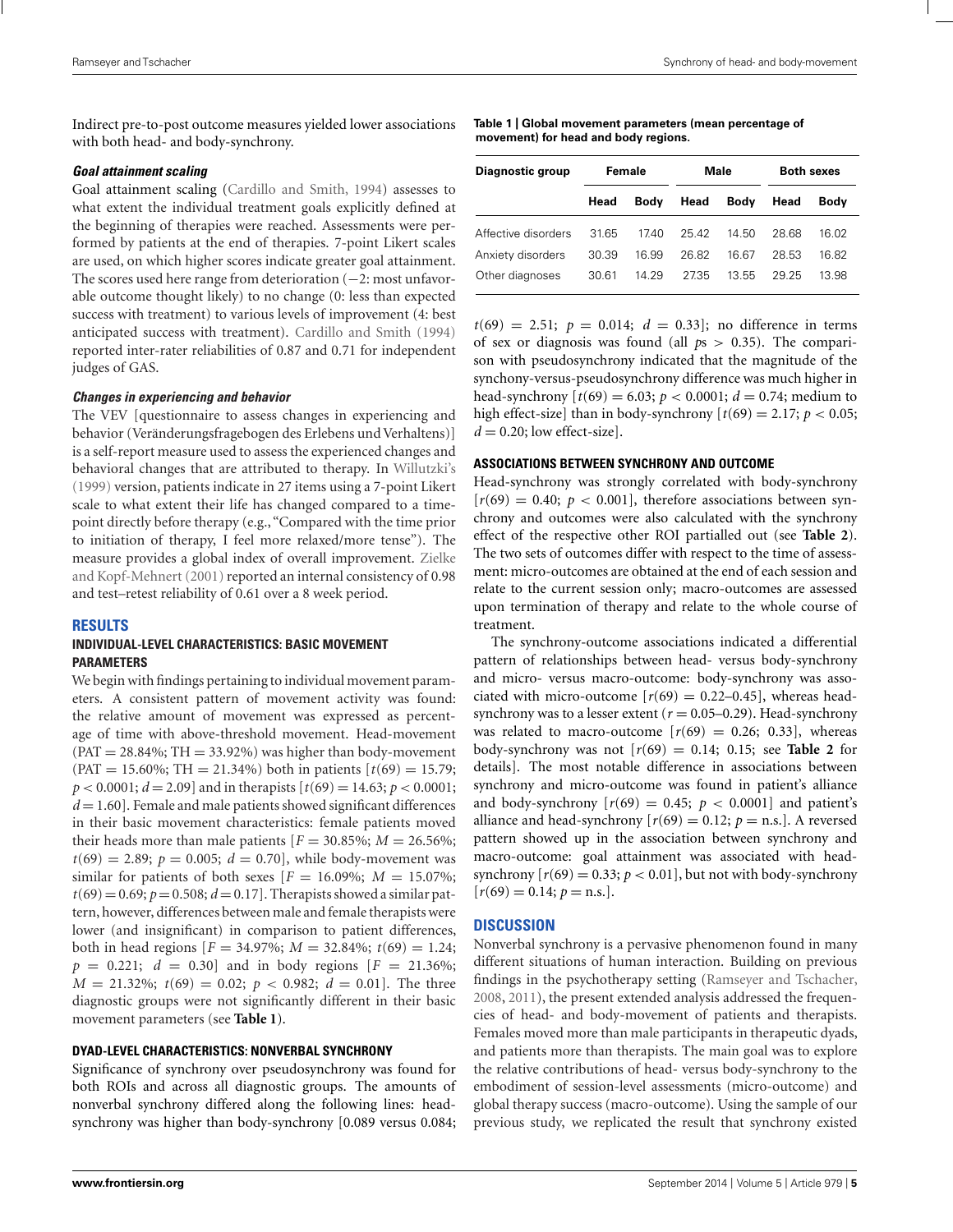<span id="page-5-0"></span>**Table 2 | Associations (Pearson's** *r***) between nonverbal synchrony and outcome.**

| Outcome variable                           | <b>Head-synchrony</b> | <b>Body-synchrony</b> | Head partial <sup>1</sup> | Body partial <sup>1</sup> | Head and body combined <sup>2</sup> |  |  |  |  |
|--------------------------------------------|-----------------------|-----------------------|---------------------------|---------------------------|-------------------------------------|--|--|--|--|
| Micro-outcome (at end of session)          |                       |                       |                           |                           |                                     |  |  |  |  |
| Alliance (Patient)                         | 0.124                 | $0.454***$            | $-0.071$                  | $0.445***$                | $0.407***$                          |  |  |  |  |
| Self-efficacy (Patient)                    | $0.292*$              | $0.383**$             | 0.164                     | $0.304*$                  | $0.388***$                          |  |  |  |  |
| Alliance (Therapist)                       | 0.045                 | $0.223^t$             | $-0.050$                  | $0.224$ <sup>t</sup>      | $0.257*$                            |  |  |  |  |
| Patient's resistance (Therapist)           | 0.007                 | $-0.261*$             | 0.126                     | $-0.288*$                 | $-0.237*$                           |  |  |  |  |
| Macro-outcome (at termination of therapy)  |                       |                       |                           |                           |                                     |  |  |  |  |
| Goal attainment (GAS)                      | $0.333**$             | 0.145                 | $0.300*$                  | 0.012                     | $0.214^t$                           |  |  |  |  |
| Changes in experiencing and behavior (VEV) | $0.261*$              | 0.141                 | $0.221$ <sup>t</sup>      | 0.036                     | 0.158                               |  |  |  |  |

 $t_p < 0.10$ ; \* $p < 0.05$ ; \*\* $p < 0.01$ ; \*\*\* $p < 0.001$ .

 $1$  Correlation between synchrony and outcome with other synchrony partialled out.

<sup>2</sup>Both regions combined (sum), i.e., whole-body movement.

at a level above chance in both head- and body-synchrony. The associations with outcome were at levels equivalent to those previously found. Yet the present analyses uncovered additional patterns of associations with outcome indicating differential aspects of embodied phenomena: synchronized head-movement was associated particularly with the macro-outcome of psychotherapies, whereas synchronized body-movement predicted short-term micro-outcome at the session-level.

The differential contribution of head- and body-synchrony suggests that distinct aspects of embodied cognition may be effective in psychotherapy: the associations of body-synchrony with alliance found at the session-level may be interpreted as evidence for nonverbal signals that operate completely outside of conscious awareness, and thus may be more strongly associated with immediate effects on relationship quality and emotions. Movements of the torso and the changing of seating positions are processes that require little or no conscious deliberation [\(Dittmann](#page-6-0), [1987\)](#page-6-0), which makes them more susceptible to being automatically triggered in resonating individuals. The implicit association of body-movement with emotional processes is a possible example for this purported link: in therapy phases with high emotional activation, an example for such an emotionregulation strategy is the changing of posture [\(Scheflen, 1964;](#page-8-0) [Mehrabian, 1969\)](#page-7-0), and at the level of gestures, the use of socalled self-adaptors [\(Barroso et al., 1978;](#page-6-0) [Ulrich and Harms,](#page-8-0) [1985;](#page-8-0) [Lausberg and Kryger, 2011](#page-7-0)) – gestures that are present in times of heightened emotional stress. The same would be true for gestures that accompany speech, especially in the case of so-called beat gestures – gestures with little or no semantic content [\(Wagner et al., 2014\)](#page-8-0). Gestures have been shown to be synchronized in dialog [\(Kimbara](#page-7-0), [2008](#page-7-0); [Holler and Wilkin,](#page-7-0) [2011\)](#page-7-0). From [the](#page-8-0) [perspective](#page-8-0) [of](#page-8-0) [embodied](#page-8-0) [cognition](#page-8-0) [\(](#page-8-0)Tschacher and Bergomi, [2011](#page-8-0)), the associations with patient-rated alliance and therapist-rated resistance would thus reflect the observable nonverbal manifestation of this immediate expression of therapeutic alliance, and possibly resonance in emotion-regulation, between patient and therapist. Therefore, the patient's general impression of how helpful and how sympathetic the therapist has been in a session would thus be more closely reflected by the synchronized movements of the bodies, not the heads, of interacting persons.

The link with emotional, implicit content was less pronounced in head-movement synchrony: head movement is correlated with speech activity (Heylen et al.,  $2011$ ) – e.g., nodding one's head in connection with affirmative verbalisations – which is a more consciously controlled activity. [Hadar et al.](#page-7-0) [\(1983](#page-7-0)) found a high proportion of head-movement (89.9%) during speech activity. A patient likely exerts more deliberate control over her/his head movement compared to her/his body-movement. Movements located more toward the periphery of the body are generally assumed to elude conscious control [\(Pease and Pease, 2006;](#page-7-0) [Reiman, 2007;](#page-8-0) [Goman](#page-7-0), [2008](#page-7-0)). Head-movement synchrony should thus be more closely associated with long-term aspects of the patient–therapist relationship. This would be the case in a session where the patient experienced a lower alliance with the therapist, but where the overall therapy quality was favorable in a way that the patient "stayed in sync" with the therapist in terms of head-synchrony. Thus the level of head-synchrony – as a potential indicator of (verbal and explicit) agreement on treatment goals and overall relationship quality – should be associated with the overall success of therapy, which was true in our sample.

Patients who manage to resonate with the movements of the therapist (or therapists that manage to get patients to adapt a more healthy movement pattern), could thus profit more from the stronger (more stable) bond emerging between them. This would then be reflected by a more successful reaching of therapy goals.

### **LIMITATIONS AND STRENGTHS**

No set of specific *a priori* hypotheses had been generated, which implies that the present exploratory findings should be interpreted with caution. Nevertheless, they fit well with current knowledge on embodied processes in psychotherapy dyads and thus may serve as possible starting points for future research.

The data used in this study have the important advantage of having been monitored several years before the formulation or implementation of the nonverbal synchrony approach described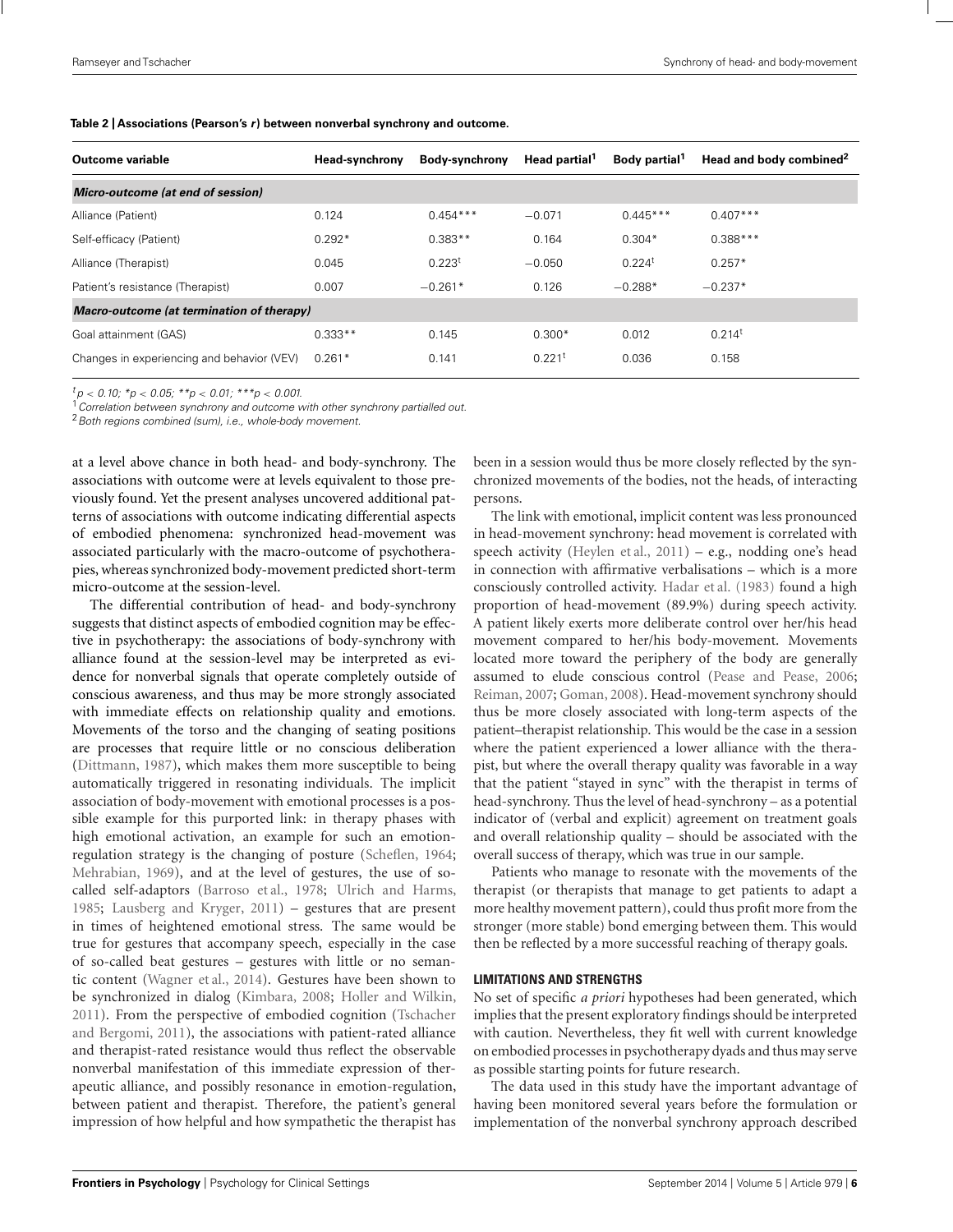<span id="page-6-0"></span>here. Neither therapists nor patients had any awareness of the concept of nonverbal synchrony and its potential assessment by MEA. All shown motor behavior was thus completely uninfluenced by the research questions presented here.

# **SUMMARY AND CONCLUSION**

The present findings are in favor of fine-grained analyses of human movement. This analytic approach has been available for several years, yet its application was restricted to rather invasive procedures such as magnetic motion tracking or time-consuming rating techniques. Frame-differencing methods are increasingly available now, and we think that their ease of applicability and the potential for re-analyses of existing material clearly speak for a more wide-spread use. We hope that our present exploration encourages more research that would allow elaborating more and more differential methods that depict qualitatively distinct processes occurring in the domain of nonverbal movement. To cite Freud, we think that apart from the basic questions that may be answered with these tools, the results also offer promise for future use in clinical practice. "A path leads from identification by way of imitation to empathy, that is, to the comprehension of the mechanism by means of which we are enabled to take up an attitude at all toward another mental life" [\(Freud](#page-7-0), [1955,](#page-7-0) p. 53).

### **REFERENCES**

- Altmann, U. (2011). "Investigation of movement synchrony using windowed cross-lagged regression," in *Lecture Notes in Computer Science*, eds A. Esposito, A.Vinciarelli, K.Vicsi, C. Pelachaud, andA. Nijholt (Heidelberg: Springer-Verlag), 335–345.
- Altorfer, A., Jossen, S.,Würmle, O., Käsermann, M. L., Foppa, K., and Zimmermann, H. (2000). Measurement and meaning of head movements in everyday face-toface communicative interaction. *Behav. Res. Methods Instrum. Comput.* 32, 17–32. doi: 10.3758/BF03200785
- American Psychiatric Association (APA). (1994). *DSM-IV: Diagnostic and Statistical Manual of Mental Disorders*. Washington, DC: Author.
- Bailenson, J. N., Beall, A. C., Loomis, J., Blascovich, J., and Turk, M. (2004). Transformed social interaction: decoupling representation from behavior and form in collaborative virtual environments. *Presence* 13, 428–441. doi: 10.1162/1054746041944803
- Bailenson, J. N., Yee, N., Patel, K., and Beall, A. C. (2008). Detecting digital chameleons. *Comput. Hum. Behav.* 24, 66–87. doi: 10.1016/j.chb.2007.01.015
- Baldwin, D. A., Baird, J. A., Saylor, M. M., and Clark, M. A. (2001). Infants parse dynamic action. *Child Dev.* 72, 708–717. doi: 10.1111/1467-8624.00310
- Bänninger-Huber, E. (1992). Prototypical affective microsequences in psychotherapeutic interaction. *Psychother. Res.* 2, 291–306. doi: 10.1080/1050330921233 1333044
- Barroso, F., Freedman, N., Grand, S., and Van Meel, J. (1978). Evocation of two types of hand movements in information processing. *J. Exp. Psychol. Hum. Percept. Perform.* 4, 321–329. doi: 10.1037/0096-1523.4.2.321
- Baumeister, R. F. (2012). "Need-to-belong theory," in *Handbook of Theories of Social Psychology*, Vol. 2, eds P. A. M. Van Lange, A. W. Kruglanski, and E. T. Higgins (London: Sage Publications), 121–141. doi: 10.4135/9781446249222.n32
- Baumeister, R. F., and Leary, M. R. (1995). The need to belong: desire for interpersonal attachments as a fundamental human motivation. *Psychol. Bull.* 117, 497–529. doi: 10.1037/0033-2909.117.3.497
- Blake, R., and Shiffrar, M. (2007). Perception of human motion. *Annu. Rev. Psychol.* 58, 47–73. doi: 10.1146/annurev.psych.57.102904.190152
- Boker, S. M., Cohn, J. F., Theobald, B. J., Matthews, I., Brick, T. R., and Spies, J. R. (2009). Effects of damping head movement and facial expression in dyadic conversation using real-time facial expression tracking and synthesized avatars. *Philos. Trans. R. Soc. Lond. B Biol. Sci.* 364, 3485–3495 doi: 10.1098/rstb. 2009.0152
- Boker, S. M., Cohn, J. F., Theobald, B. J., Matthews, I., Mangini, M., Spies, J. R., et al. (2011). Something in the way we move: motion dynamics, not perceived sex, influence head movements in conversation. *J. Exp. Psychol. Hum. Percept. Perform.* 37, 874–891. doi: 10.1037/a0021928
- Boker, S. M., and Rotondo, J. L. (2002). "Symmetry building and symmetry breaking in synchronized movement," in *Mirror Neurons and the Evolution of Brain and Language*, eds M. Stamenov and V. Gallese (Amsterdam: John Benjamins Publishing Company), 163–171. doi: 10.1075/aicr.42.14bok
- Boker, S. M., Xu, M., Rotondo, J. L., and King, K. (2002). Windowed cross-correlation and peak picking for the analysis of variability in the association between behavioral time series. *Psychol. Methods* 7, 338–355. doi: 10.1037/1082-989X.7.3.338
- Boone, R. T., and Buck, R. (2003). Emotional expressivity and trustworthiness: the role of nonverbal behavior in the evolution of cooperation. *J. Nonverbal Behav.* 27, 163–182. doi: 10.1023/A:1025341931128
- Brick, T. R., and Boker, S. M. (2011). Correlational methods for analysis of dance movements. *Dance Res.* 29, 283–304. doi: 10.3366/drs.2011.0021
- Brick, T. R., Hunter, M. D., and Cohn, J. F. (2009). "Get the FACS fast: automated FACS face analysis benefits from the addition of velocity," in *Proceedings of the Third International Conference on Affective Computing and Intelligent Interaction*, Geneva, 1–7. doi: 10.1109/ACII.009.5349600
- Burgoon, J. K. (1994). "Nonverbal signals," in *Handbook of Interpersonal Communication*, eds M. Knapp and G. Miller (Thousand Oaks, CA: Sage Publications), 344–390.
- Cardillo, J. E., and Smith, A. (1994). "Psychometric issues," in *Goal Attainment Scaling: Applications, Theory, and Measurement*, eds T. J. Kiresuk, A. Smith, and J. E. Cardillo (Mahwah, NJ: Lawrence Erlbaum), 173–212.
- Condon, W. S., and Ogston, W. D. (1966). Sound film analysis of normal and pathological behavior patterns. *J. Nerv. Ment. Dis.* 143, 338–457. doi: 10.1097/00005053-196610000-00005
- Dael, N., Mortillaro, M., and Scherer, K. R. (2012). Emotion expression in body action and posture. *Emotion* 12, 1085–1101. doi: 10.1037/a0025737
- de Gelder, B. (2006). Towards the neurobiology of emotional body language. *Nat. Rev. Neurosci.* 7, 242–249. doi: 10.1038/nrn1872
- de Gelder, B. (2009). Why bodies? Twelve reasons for including bodily expressions in affective neuroscience. *Philos. Trans. R. Soc. Lond. B Biol. Sci.* 364, 3475–3484. doi: 10.1098/rstb.2009.0190
- DePaulo, B. M., Lindsay, J. J., Malone, B. E., Muhlenbruck, L., Charlton, K., and Cooper, H. (2003). Cues to deception. *Psychol. Bull.* 129, 74–118. doi: 10.1037/0033-2909.129.1.74
- DePaulo, B. M., and Rosenthal, R. (1979). Telling lies. *J. Pers. Soc. Psychol.* 37, 1713–1722. doi: 10.1037/0022-3514.37.10.1713
- Derrick, T. R., and Thomas, J. M. (2004). "Time series analysis: the crosscorrelation function," in *Innovative Analyses of Human Movement*, ed. N. Stergiou (Champaign, IL: Human Kinetics), 189–205.
- Dittmann, A. T. (1987). "The role of body movement in communication," in *Nonverbal Behavior and Communication*, 2nd Edn, eds A. W. Siegman and S. Feldstein (Hillsdale, NJ: Lawrence Erlbaum), 37–64.
- Downing, P. E., Jiang, Y., Shuman, M., and Kanwisher, N. (2001). A cortical area selective for visual processing of the human body. *Science* 293, 2470–2473. doi: 10.1126/science.1063414
- Duran, N. D., Dale, R., Kello, C. T., Street, C. N., and Richardson, D. C. (2013). Exploring the movement dynamics of deception. *Front. Psychol.* 4:140. doi: 10.3389/fpsyg.2013.00140
- Ekman, P., and Friesen, W. V. (1974). Detecting deception from the body or face. *J. Pers. Soc. Psychol.* 29, 288–298. doi: 10.1037/h0036006
- Flückiger, C., Del Re, A. C., Wampold, B. E., Symonds, D., and Horvath, A. O. (2012). How central is the alliance in psychotherapy? A multilevel longitudinal meta-analysis. *J. Couns. Psychol.* 59, 10–17. doi: 10.1037/ a0025749
- Flückiger, C., Regli, D., Grawe, K., and Lutz, W. (2007). Similarities and differences between retrospective and pre-post measurements of outcome. *Psychother. Res.* 17, 359–364. doi: 10.1080/105033006008 30728
- Flückiger, C., Regli, D., Zwahlen, D., Hostettler, S., and Caspar, F. (2010). Der Berner Patienten- und Therapeutenstundenbogen 2000. *Z. Klin. Psychol. Psychother.* 39, 71–79. doi: 10.1026/1616-3443/a000015
- Fretz, B. R. (1966). Postural movements in a counseling dyad. *J. Couns. Psychol.* 13, 335–343. doi: 10.1037/h0023716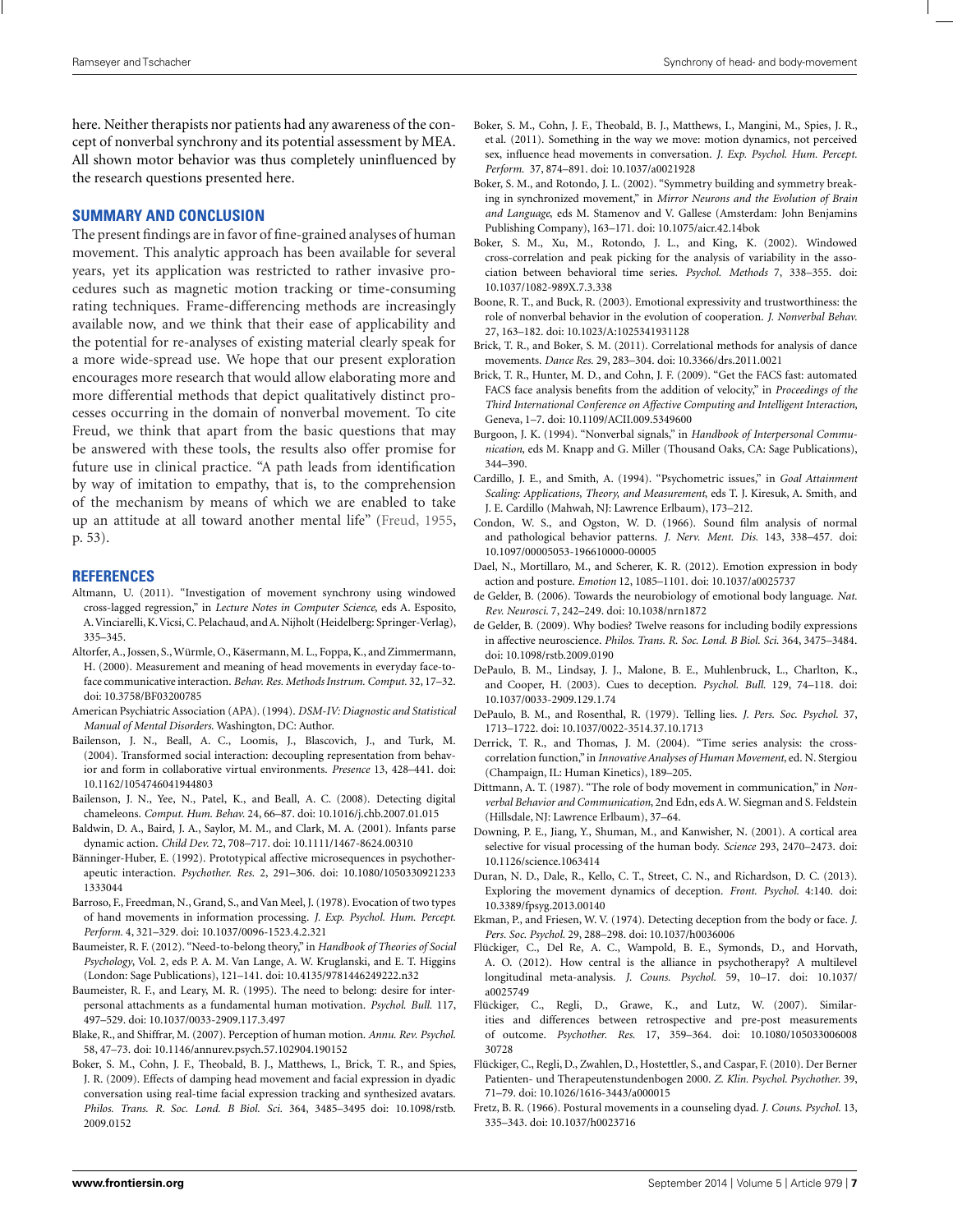- <span id="page-7-0"></span>Freud, S. (1955). "Group psychology and the analysis of the ego," in *The Standard Edition of the Complete Psychological Works of Sigmund Freud*, Vol. 18, ed. J. Strachey. (London: Hogarth Press).
- Frey, S., and von Cranach, M. (1973). "A method for the assessment of body movement variability," in *Social Communication and Movement*, eds M. von Cranach and I. Vine. (New York, NY: Academic), 389–418.
- Gatewood, J. B., and Rosenwein, R. (1981). Interactional synchrony: genuine or spurious? A critique of recent research. *J. Nonverbal Behav.* 6, 12–29. doi: 10.1007/BF00987933
- Goman, C. K. (2008). *The Nonverbal Advantage: Secrets and Science of Body Language at Work*. San Francisco, CA: Berrett-Koehler.
- Grahe, J. E., and Bernieri, F. J. (1999). The importance of nonverbal cues in judging rapport. *J. Nonverbal Behav.* 23, 253–269. doi: 10.1023/A:1021698725361
- Grammer, K., Filova, V., and Fieder, M. (1997). "The communication paradox and possible solutions," in *New Aspects of Human Ethology*, eds A. Schmitt, K. Atzwanger, K. Grammer, and K. Schaefer (London, New York: Plenum Press), 91–120. doi: 10.1007/978-0-585-34289-4/\_6
- Grammer, K., Honda, R., Schmitt, A., and Jütte, A. (1999). Fuzziness of nonverbal courtship communication unblurred by motion energy detection. *J. Pers. Soc. Psychol.* 77, 487–508. doi: 10.1037/0022-3514.77.3.487
- Grammer, K., Keki, V., Striebel, B., Atzmüller, M., and Fink, B. (2003). "Bodies in motion: a window to the soul," in *Evolutionary Aesthetics*, eds E. Voland and K. Grammer (Heidelberg: Springer), 295–324.
- Grammer, K., Kruck, K. B., and Magnusson, M. S. (1998). The courtship dance: patterns of nonverbal synchronization in opposite-sex encounters. *J. Nonverbal Behav.* 22, 3–29. doi: 10.1023/A:1022986608835
- Grèzes, J., and de Gelder, B. (2009). "Social perception: understanding other people's intentions and emotions through their actions," in *Social Cognition: Development, Neuroscience, and Autism*, eds T. Striano and V. Reid. (Hoboken, NJ: Wiley-Blackwell), 67–78.
- Grunwald, M., Weiss, T., Mueller, S., and Rall, L. (2014). EEG changes caused by spontaneous facial self-touch may represent emotion regulating processes and working memory maintenance. *Brain Res.* 1557, 111–126. doi: 10.1016/j.brainres.2014.02.002
- Hadar, U., Steiner, T. J., Grant, E. C., and Rose, F. C. (1983). Kinematics of head movements accompanying speech during conversation. *Hum. Mov. Sci.* 2, 35–46. doi: 10.1016/0167-9457(83)90004-0
- Hall, J. A., Harrigan, J. A., and Rosenthal, R. (1995). Nonverbal behavior in clinician-patient interaction. *Appl. Prev. Psychol.* 4, 21–37. doi: 10.1016/S0962- 1849(05)80049-6
- Harrigan, J. A., Kues, J. R., Steffen, J. J., and Rosenthal, R. (1987). Self-Touching and impressions of others. *Pers. Soc. Psychol. Bull.* 13, 497–512. doi: 10.1177/0146167287134007
- Henry, S. G., Fuhrel-Forbis, A., Rogers, M. A., and Eggly, S. (2012). Association between nonverbal communication during clinical interactions and outcomes: a systematic review and meta-analysis. *Patient Educ. Couns.* 86, 297–315. doi: 10.1016/j.pec.2011.07.006
- Heylen, D., Bevacqua, E., Pelachaud, C., Poggi, I., Gratch, J., and Schröder, M. (2011). "Generating listening behaviour," in *Emotion-Oriented Systems*, eds R. Cowie, C. Pelachaud, and P. Petta (Berlin: Springer), 321–347. doi: 10.1007/978-3-642- 15184-2\_17
- Higo, N., Ogata, T., Ono, E., Nozawa, T., Ara, K., Yano, K., et al. (2012). "Interpersonal entrainment of body sway in everyday face-to-face communication," in *Proceedings of the 2012 IEEE/SICE International Symposium on System Integration (SII)*, (Fukuoka: IEEE), 906–911. doi: 10.1109/SII.2012.6427363
- Holler, J., and Wilkin, K. (2011). Co-Speech gesture mimicry in the process of collaborative referring during face-to-face dialogue. *J. Nonverbal Behav.* 35, 133– 153. doi: 10.1007/s10919-011-0105-6
- Horowitz, L. M., Wilson, K. R., Turan, B., Zolotsev, P., Constantino, M. J., and Henderson, L. (2006). How interpersonal motives clarify the meaning of interpersonal behavior: a revised circumplex model. *Pers. Soc. Psychol. Rev.* 10, 67–86. doi: 10.1207/s15327957pspr1001\_4
- Horvath, A. O., Del Re, A. C., Flückiger, C., and Symonds, D. (2011). Alliance in individual psychotherapy. *Psychotherapy* 48, 9–16. doi: 10.1037/a0022186
- Kanwisher, N., McDermott, J., and Chun, M. M. (1997). The fusiform face area: a module in human extrastriate cortex specialized for face perception. *J. Neurosci.* 17, 4302–4311.
- Kimbara, I. (2008). Gesture form convergence in joint description. *J. Nonverbal Behav.* 32, 123–131. doi: 10.1007/s10919-007-0044-4
- Klin, A., Lin, D. J., Gorrindo, P., Ramsay, G., and Jones, W. (2009). Two-year-olds with autism orient to non-social contingencies rather than biological motion. *Nature* 459, 257–261. doi: 10.1038/nature07868
- Knapp, M. L., Hall, J. A., and Horgan, T. G. (2013). *Nonverbal Communication in Human Interaction*, 8th Edn. Boston, MA: Wadsworth.
- Koningsbruggen, M. G. V., Peelen, M. V., and Downing, P. E. (2013). A causal role for the extrastriate body area in detecting people in real-world scenes. *J. Neurosci.* 33, 7003–7010. doi: 10.1523/JNEUROSCI.2853-12.2013
- Kupper, Z., Ramseyer, F., Hoffmann, H., Kalbermatten, S., and Tschacher, W. (2010). Video-based quantification of body movement during social interaction indicates the severity of negative symptoms in patients with schizophrenia. *Schizophr. Res.* 121, 90–100. doi: 10.1016/j.schres.2010.03.032
- Lambert, M. J. (2013). *Bergin and Garfield's Handbook of Psychotherapy and Behavior Change*, 6th Edn. New York, NY: Wiley.
- Lausberg, H., and Kryger, M. (2011). *Gestisches Verhalten als Indikator therapeutischer Prozesse in der verbalen Psychotherapie: Zur Funktion der Selbstberührungen und zur Repräsentation von Objektbeziehungen in gestischen Darstellungen* [Gestural behavior as an indicator of therapeutic processes in verbal psychotherapy: on the function of self-adaptors and representations of object relations in gestural displays]. *Psychother. Wiss.* 1, 41–55.
- Lavelle, M., Healey, P. G., and McCabe, R. (2012). Is nonverbal communication disrupted in interactions involving patients with schizophrenia? *Schizophr. Bull.* 39, 1150–1158. doi: 10.1093/schbul/sbs091
- Matsumoto, D., and Willingham, B. (2006). The thrill of victory and the agony of defeat: spontaneous expressions of medal winners of the 2004 Athens Olympic Games. *J. Pers. Soc. Psychol.* 91, 568–581. doi: 10.1037/0022-3514.91. 3.568
- Meeren, H. K., de Gelder, B., Ahlfors, S. P., Hämäläinen, M. S., and Hadjikhani, N. (2013). Different cortical dynamics in face and body perception: an MEG study. *PLoS ONE* 8:e71408. doi: 10.1371/journal.pone.0071408
- Mehrabian, A. (1969). Significance of posture and position in the communication of attitude and status relationships. *Psychol. Bull.* 71, 359–372. doi: 10.1037/h0027349
- McDowall, J. J. (1978). Interactional synchrony: a reappraisal. *J. Pers. Soc. Psychol.* 36, 963–975. doi: 10.1037/0022-3514.36.9.963
- Michalak, J., Kosfelder, J., Meyer, F., and Schulte, D. (2003). *Messung des Therapieerfolgs. Veränderungsmasse oder retrospektive Erfolgsbeurteilung* [Measuring therapy outcome – pre-post effect sizes and retrospective measurement]. *Z. Klin. Psychol. Psychother.* 32, 94–103. doi: 10.1026/1616-3443.32.2.94
- Morris, J. S., Friston, K. J., Büchel, C., Frith, C. D., Young, A. W., Calder, A. J., et al. (1998). A neuromodulatory role for the human amygdala in processing emotional facial expressions. *Brain* 121, 47–57. doi: 10.1093/brain/121.1.47
- Nagaoka, C., and Komori, M. (2008). Body movement synchrony in psychotherapeutic counseling: a study using the video-based quantification method. *IEICE Trans. Inf. Syst. E* 91-D, 1634–1640. doi: 10.1093/ietisy/e91-d.6.1634
- Nicas, M., and Best, D. (2008). A study quantifying the hand-to-face contact rate and its potential application to predicting respiratory tract infection. *J. Occup. Environ. Hyg.* 5, 347–352. doi: 10.1080/15459620802003896
- Niedenthal, P. M. (2007). Embodying emotion. *Science* 316, 1002–1005. doi: 10.1126/science.1136930
- Niedenthal, P. M., Mermillod, M., Maringer, M., and Hess, U. (2010). The simulation of smiles (SIMS) model: embodied simulation and the meaning of facial expression. *Behav. Brain Sci.* 33, 417–433. doi: 10.1017/S0140525X10000865
- Oberzaucher, E., and Grammer, K. (2008). "Everything is movement: on the nature of embodied communication," in *Embodied Communication in Humans and Machines*, eds I. Wachsmuth, M. Lenzen, and G. Knoblich (Oxford: Oxford University Press), 151–177.
- Paxton, A., and Dale, R. (2013). Frame-differencing methods for measuring bodily synchrony in conversation. *Behav. Res. Methods* 45, 329–343. doi: 10.3758/s13428-012-0249-2
- Pease, A., and Pease, B. (2006). *The Definitive Book of Body Language*. London: Orion Books.
- Porter, S., ten Brinke, L., and Wallace, B. (2012). Secrets and lies: involuntary leakage in deceptive facial expressions as a function of emotional intensity. *J. Nonverbal Behav.* 36, 23–37. doi: 10.1007/s10919-011-0120-7
- Ramseyer, F. (2014). MEA. Motion Energy Analysis: Objective Quantification of Nonverbal Behavior Dynamics [Software]. Available at:<http://www.psync.ch> (accessed February 14, 2014).